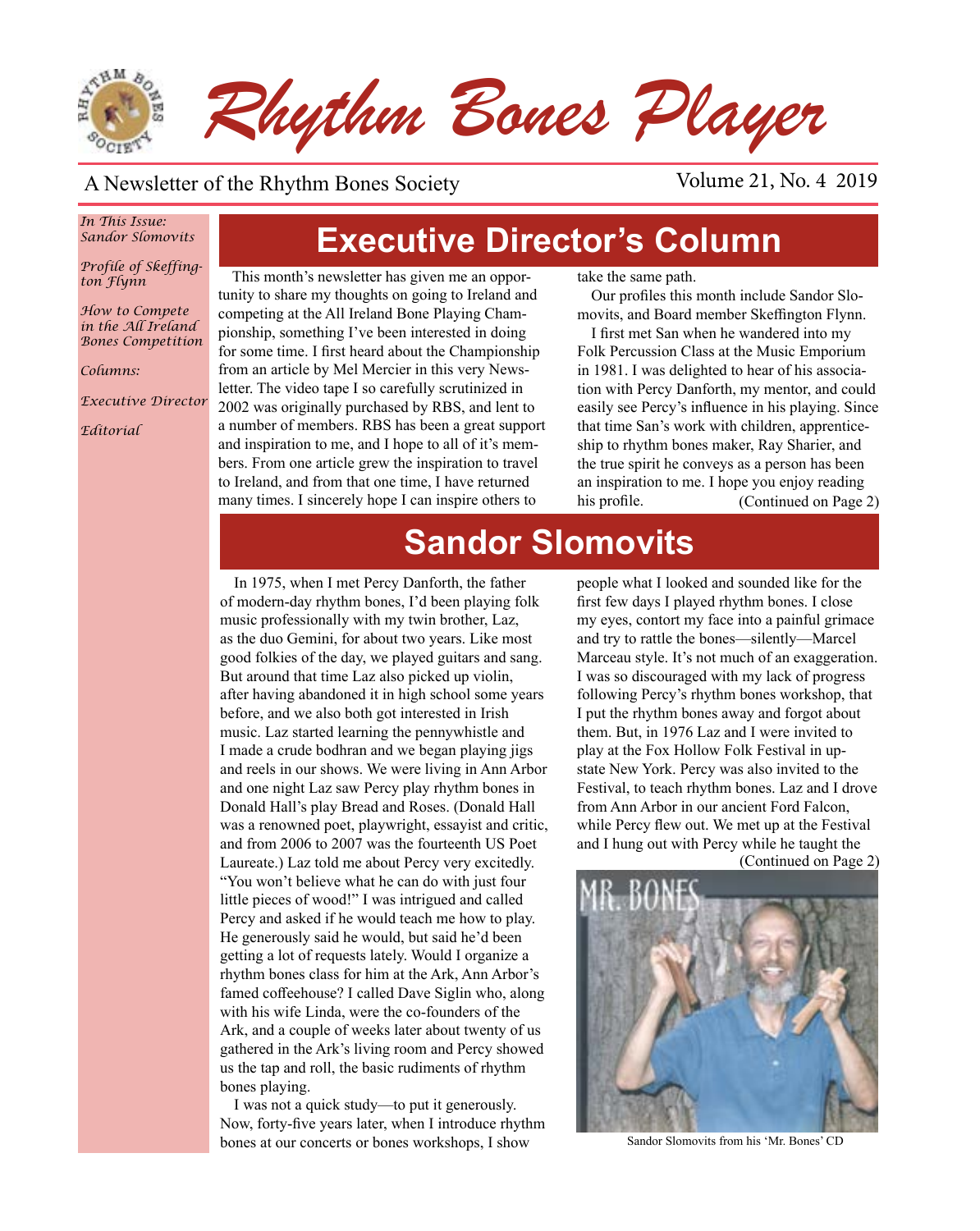## **Editorial**

We owe a big thanks to Steve Brown for this issue. I had a large project for my church (a children's Christmas video), and Steve stepped in to help. That said, this is not the first time he's made significant contributions to getting the newsletter out on time - just go the on-line newsletters and search for 'Steve Brown.'

This is a jam packed issue with profiles of Sandor Slomovits and Skeff Flynn and Steve Brown's article on how to compete in the All Ireland Bones Competition, so I will shut up now.

#### **(Director continued from Page 1**)

Skeffington Flynn is well known to all of you as a Board member. He first came to RBS at the Bones Fest in Alexandria, Virginia more than 10 years ago, and since that time has become an integral part of our organization, and a true "Ambassador of the Bones." I think you will enjoy his story.

And speaking of the Bones Fest in Alexandria 10 years ago, Bones Fest will once again return to the Washington, DC area sponsored again by Kenny and Teri Wolin. Their first Bones Fest as hosts was one of the best attended, and most exciting of all the Bones Fests (they were married that Sunday morning on the bank of the Potomac River with attendees forming a rhythm bones arch for the bride's processional). The allure of the DC area with it's rich history, and large number of traditional musicians and rhythm bones players in particular will make for another exciting Bones Fest. I hope you will join us! *Steve Brown*

### **Bones Calendar**

**Bones Fest XXIV.** Tentative, July 2020, Washington DC area. Details to follow.

**NTCMA Festival,** October 3-6, 2020, Fremont, NE (NEW LOCATION). Bones Contest will likely be on Sunday.

**All Ireland Bones Competition,** May 4, 2020, Abbeyfeale, Ireland. Read Steve Brown's article in this issue and go and compete.

### **(Slomovits continued from Page 1)**

hythm bones for much of each day of the weekend Festival, and Laz and I gave him rides to and from our accommodations to the Festival site. By the end of that weekend I was a semi-competent rhythm bones player.

I was also very lucky, in two important ways. I was able to practice and play rhythm bones with live music very frequently. My brother, who has a rock steady sense of rhythm, was willing to let me learn on the job—at our rehearsals and on stage with him at our concerts. "Laz even wrote two songs especially for me to play rhythm bones to, I Can Feel it in my Bones and Percy's Song (which is largely comprised of Percy's own description of how he learned to play rhythm bones as a child) both of which we still often play in our concerts." Laz and I also formed a friendship and a musical collaboration with Percy. We often invited him to join us on stage for our Ann Arbor area shows, and so I got many additional opportunities to study and play with him. I picked up so much of Percy's playing style and mannerisms that, many years later, when I met Jonathan Danforth – Percy's grandson and RBS's longtime web guru—Jonathan paid me the ultimate compliment when he said I looked just like Percy when I played.

(My brother also tried learning rhythm bones at the same time that I started, and also didn't get far at first. When I picked them back up at the Fox Hollow Folk Festival, Laz also tried again—with little success. Percy was very wise and kind. Noting my brother's frustration, he told him, "Laz, no duo needs two rhythm bones players." Laz took Percy's counsel to heart and focused his attention on the more than half dozen other instruments he plays.)

In 1980, for Percy's 80th birthday, I organized a concert/birthday party at the Ark. The musicians lineup, all people who Percy had played with, included my brother and I; harmonica wizard Peter Madcat Ruth; famed jazz scholar, pianist, and band leader Jim Dapogny; the renowned Grammy Award-winning composer William Bolcom; and Bolcom's wife, mezzo soprano Joan Morris. (Bolcom and Morris had invited Percy to join them at a number of concerts,

### *Rhythm Bones Player*

Rhythm Bones Society Volume 21, No 4 Fourth Quarter 2019 ISSN: 1545-1380

Editor Steve Wixson wixson@epbfi.com

Executive Director Stephen Brown bones@crystal-mtn.com

Web Site Coordinator Steve Wixson webmaster@rhythmbones.com

Board of Directors Steve Brown, Executive Director Skeffington Flynn Sharon Mescher Dennis Riedesel Bill Vits, Assistant Director Steve Wixson, Secretary/Treasurer Kenny Wolin  $\overline{a}$ 

 The Rhythm Bones Player is published quarterly by the Rhythm Bones Society. Nonmember subscriptions are \$10 for one year; RBS members receive the Player as part of their dues.

 The Rhythm Bones Players welcomes letters to the Editor and article on any aspect of bones playing. All material submitted for consideration is subject to editing and condensation.

Rhythm Bones Central web site: rhythmbones.org

including ones they gave at Alice Tully Hall in NYC and at the Royal Albert Hall in London.) The birthday party concert was a huge success, with performances by all of the musicians and Percy joining each of them.

Percy lived to the age of 92 and was still playing in concerts a half year before he died. A couple of weeks before Percy passed away, Laz and I played a concert at the senior citizens' home where he and his wife, Fran lived. I had a chance to thank him publicly one last time for the huge gift he had given me when he taught me to play rhythm bones.

One of the other gifts that came into my life as a result of my meeting Percy, was my friendship with Ray Schairer. Ray was a lifelong dairy farmer and woodworker who made all the bones that Percy sold to his thousands of students. Percy introduced Ray and his wife Jane to me sometime in the late 1970s and I stayed in touch with them over the years,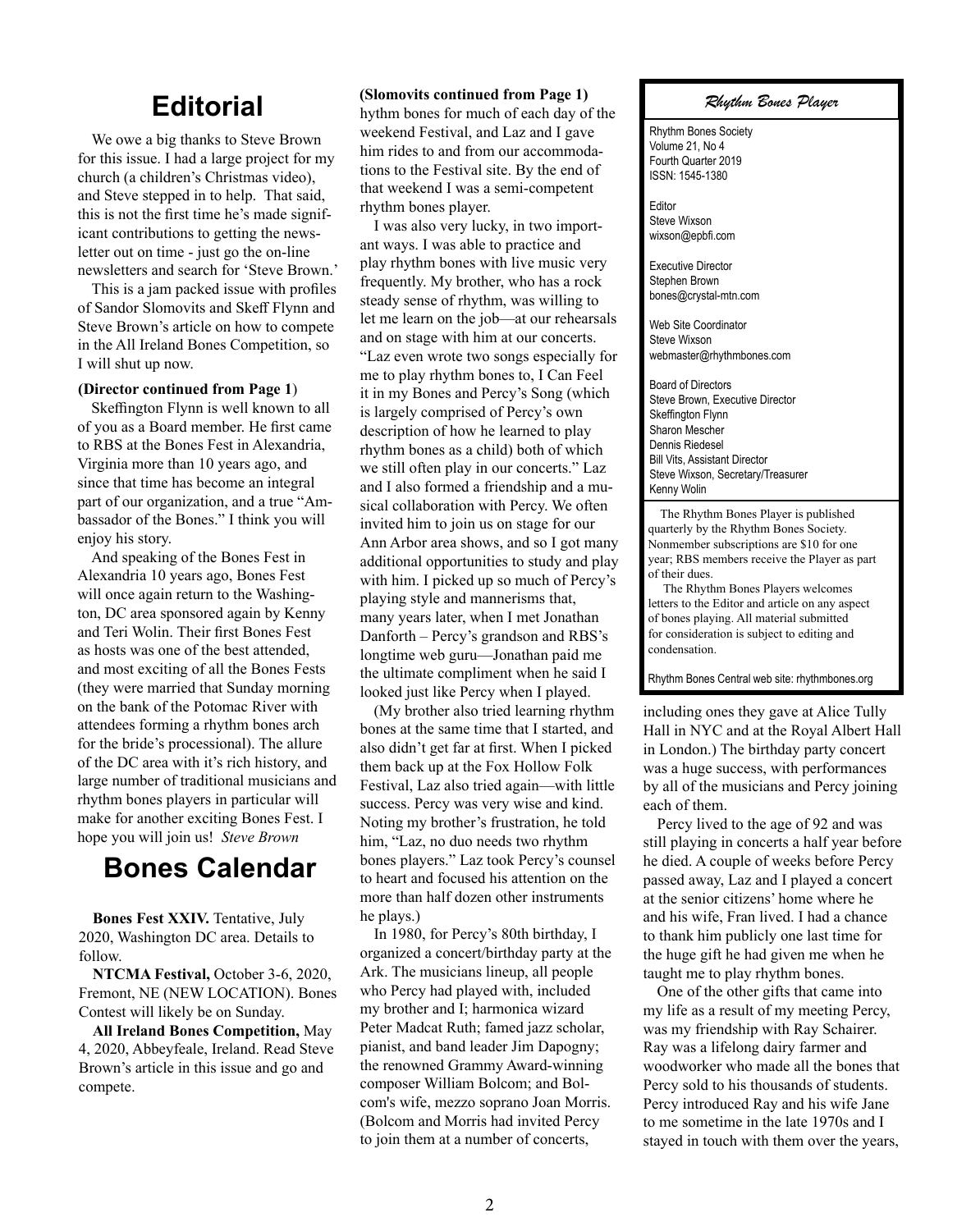buying bones from him and commissioning him to make several limberjacks and instrument cases. In 2002, I asked him to help me with another woodworking project. My eight-year-old daughter, Emily had been playing violin for about a year and I wanted to build a wooden music stand for her. Knowing I had neither the tools, nor the skill to do that, I asked Ray if he'd be willing to build one with me. He agreed, and that's how began another of the most significant friendships of my life. Ray and I worked on the music stand together, and on my visits to his woodshop, he asked me to help him make rhythm bones. I happily did, and he in turn taught me his process for making the bones. Ray and I stayed friends for the remaining nine years of



his life, making hundreds of rhythm bones together, and I also helped him publish his memoir, Barefoot Boy; A Year in the Life of a 1930s Farm Boy. Before he passed away in 2011, Ray gave me all his bones-making tools and I have continued to make rhythm bones to this day. (Although, in 2009, along with my good friend Lon vanGeloven, an engineer and manager at Ford, who has extensive machining and computer skills, we brought bones-making into the 21st century. We bought a small desktop CNC machine and have been using it ever since to cut bones from a variety of woods. But I still sand rhythm bones with the same custom-built machine that Ray devised and used for thirty years before he gave it to me.)

I will turn 71 in January of 2020 and I still play rhythm bones in every one of my more-than-one-hundred yearly concerts. Rhythm bones have brought me enormous pleasure and satisfaction over the years. It is the instrument I play and improvise on most freely. It is the instrument with which our audiences, ranging from preschoolers to senior citizens, are the least familiar. I love introducing them to this ancient art. It is also the instrument that my brother and I use to tame our toughest audiences—middle school and high school age students. We've learned to always begin our shows for these audiences with rhythm bones. They capture their attention in a way nothing else we know.

Besides my experiences playing with Percy, I've had many other wonderful bones-related highlights. Here are two of my favorites. In 2005, Laz and I played a family concert with the Grand Rapids Symphony. The Symphony's principal percussionist is Bill Vits, longtime RBS member and another of Percy Danforth's protégés. Bill learned to play rhythm bones from Percy when he, Bill, was a student at the University of Michigan. Laz and I always include Laz's song 'I Can Feel it in My Bones' in our concerts with orchestras and I always take a rhythm bones solo on it. But for this concert, in addition to that song, I asked Bill if he'd be willing to do a rhythm bones duet with me. He agreed, and our impromptu, freewheeling bones jam was the highlight of the show. It may still be the only rhythm bones duet ever played in an orchestra concert.

In 2010, at the Wheatland Festival, (Michigan's biggest folk festival) where I've often taught rhythm bones workshops, I was delighted to encounter a former rhythm bones student of mine. I'd met Gail Brayden, a cardiologist from Marquette, Michigan, when I played concerts and gave rhythm bones workshops in 2005, at Marquette's annual FinnFest, at the invitation of RBS member, Randy Seppala. Gail learned rhythm bones from me over the course of that weekend festival, and a year later, in May 2006, she won the all-Ireland Bones Championship; one of the things that I am most proud of in my long history with the bones.

My daughter, Emily, is now twen-

ty-five and a fabulous singer and violinist. (Totally objective evaluation from an enormously proud dad.) She's been playing concerts with me, with my brother and me, and with many others, since she was eight years old. And she's on her way to becoming a terrific rhythm bones player. The beat goes on! *Sandor Slomovits*

## **Profile of Skeffington Flynn**

There's a story that gets told in my family about when I was a toddler. I had a Red Flyer wagon and I was putting cans from the pantry into it. In between making additions to my haul, I had a pot, and a spoon, that I was banging on the back of the pot while shouting, "I'm making a lot of noise, I'm making a lot of noise!" Well here we are a little over 40 years later and I suppose I'm still the same person, making a lot of noise. My choices of instrument, and my technique have evolved, for sure, but I'm still doing my best to make a lot of noise.

I grew up in Baltimore, Maryland. My first real instrument was the trombone which I played in 4th and 5th grade. I typically walked home from school and I remember that trombone case being about the same size as I was. This might have put into my mind an early notion to find something more portable,

Like a lot of kids, I took piano lessons after that. My father, Charles Robert Flynn, was a musician as well. My parents didn't want me to be a junior, so they named me Charles Skeffington Flynn, and they called me Skeff from the very beginning. To this day, when someone calls me Charles, I know they are reading my name off of a form. Most of the time that means that they want money, so I'm in the habit of saying "No, he's not home right now, can I take a message?" As for the piano lessons, they didn't quite inspire me, but they did help me along my musical journey.

At the age of 15 I decided I wanted to learn how to play the bass guitar. All the credit goes to my mother for supporting me. We went to Bill's Music in Baltimore and found a suitable instrument, one that I still have and play to this day. (https:// www.facebook.com/VforVelcrOhm – some tracks even feature bones!) I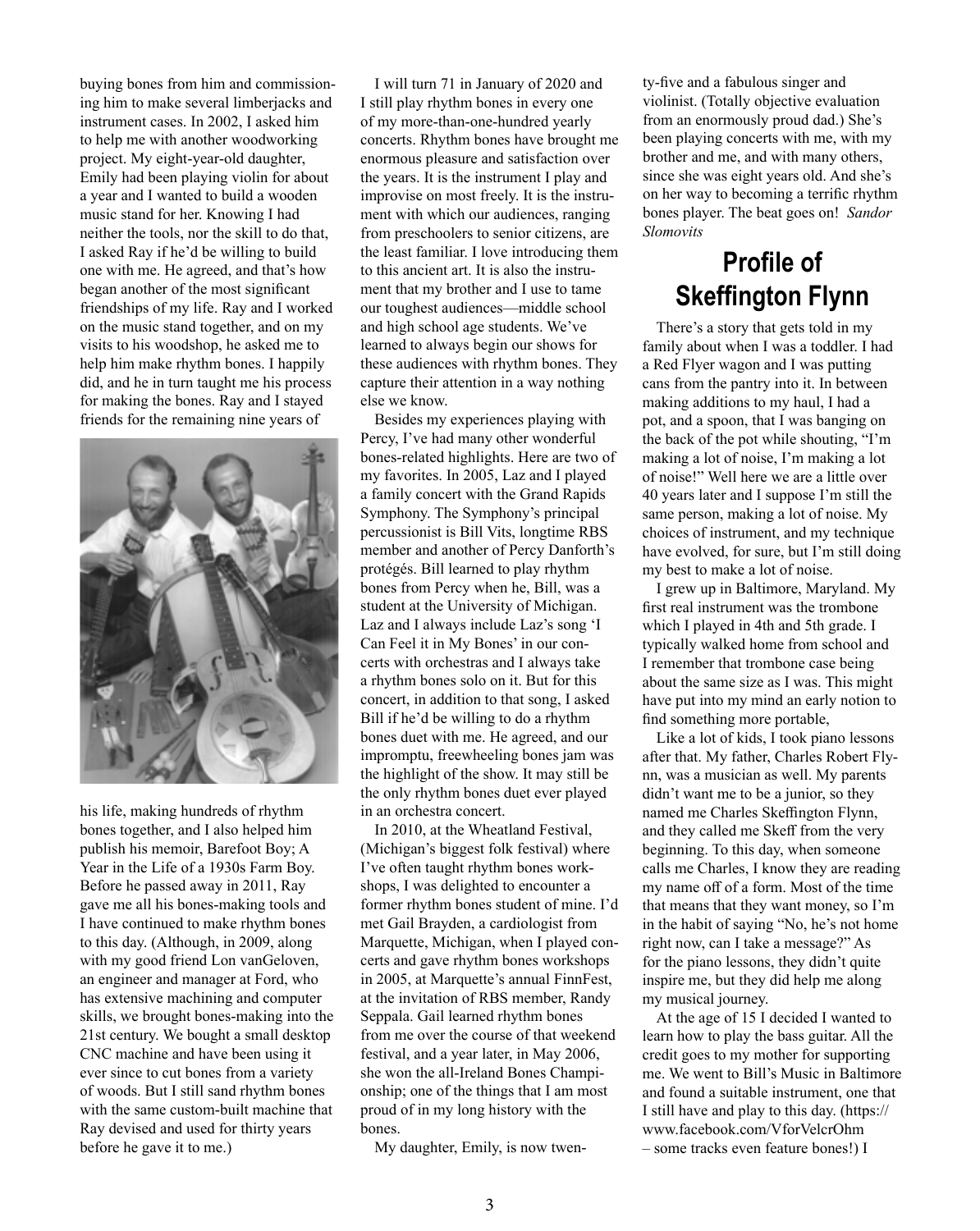remember that I didn't like the color, or that I wanted a different instrument, but it turns out that Mom had it right. We bought a Charvel P Bass copy and it was one of the last Charvel basses to be made in the USA. At some point, I replaced the bridge, but I have not found another bass under a thousand dollars that sounds or plays better. Good work Mom!

Over the next two years I did everything I could to learn the bass guitar. Again, credit to my family for supporting me in my journey. I was able to study with Jim Charlsen on the bass. What a wonderful teacher, an incredible mentor, and a really solid human being. With such an incredible supporting cast, I was able to make it into Berklee College of Music after just two years of study on my instrument. During this time I played both with a speed metal band – The Sowers of Dischord (I still laugh at that name) – and a rock band named Prodigal.

Getting to Berklee was an amazing feet! But I have to admit, I wasn't ready. I routinely say that if I had gone to Berklee at 19, my life might be very different. At 18, my whole identity was wrapped up in being a bass player. I now understand that I am both a person, and a musician. This is a very different perspective.

When I got to Berklee I placed out of many of the entry level Music Theory classes. I also placed out of some of the introductory Bass labs. Honestly, I was ranked or placed higher than I had expected to be. I was asked to audition for ensembles, something I had not envisioned as a possibility. I hastily prepared a piece – A Night in Tunisia – which I failed to execute in my audition. Berklee at that time had a numeric system for rating players after auditions, I don't know if they still use this system but I certainly hope they don't. I scored straight zeros across the board. The effect was demoralizing and I did not do another ensemble audition again in my time there.

I should be clear that my time at Berklee was not all bad. I played in an experimental jazz band that was a lot of fun, The Iodine Stories. We had a few memorable gigs and it drilled into my head that I need to find a portable instrument. Our drummer lived in Allston. Typically if you have a drummer who can play at his residence, you go to him. The drummer usually has the most equipment and is usually the loudest player, so if they have an established practice spot you go to them.

One night while practicing for a gig, the final episode of "Cheers" aired on TV. You may remember that the show was set in Boston and as a result the streets were packed. In order to get to the drummers house, the guitar player and I took the subway and then the bus. Going home was another story. At the time I had a 4x10" speaker cabinet on wheels, and a 4 rack space head to go along with it (pre-amp + power amp). The cabinet alone must have weighed over 70 pounds, with the head adding another 30. Getting on the bus back home wasn't a problem. Getting on the subway, however, was a different story.

As the guitar player and I were getting my amp onto the subway (the horn players never helped), I had a young woman run into me full speed as I was anchoring the top end of pulling up my amp. I was set, to pull the weight, she was not. She bounced off of me, and frankly, I had little sympathy. When we got everything on board the train (the guitar player had a smaller amp to load as well) we realized we had made a mistake. On Boston subway cars there are some entrances that have access to both sides, some do not.

We arrived at our stop, and realizing that our door was on the wrong side and that we would need to move up I called out "excuse me, pardon me", and everyone on the train just looked at us. Needless to say, we missed our stop. At the next stop I said the exact same things, "excuse me, pardon me", but I powered on through. I had my bass in a gig bag slung over my shoulder and the guitar player later told me that I hit everyone in the face as I passed – doink!, doink!, doink!, doink! I have no regrets, except possibly that I didn't do it at our original stop. We had to walk about 5 blocks (thank goodness the amps were on wheels) to get home.

I left Berklee after 5 semesters. At the time I felt as though I didn't want to play my bass anymore. I still loved music, but the experience didn't encourage me to keep on as a bass player. I moved back to Baltimore for a while but then felt the pull to move out west. I then moved to San Francisco for about a year and a half.

While I was in San Francisco I cemented my love of percussion, routinely playing the bongos at parties and jams. I was also fortunate enough to get a gig as a guitar tech for a group called The Mermen. This was enlightening! Here was a group of musicians that had been together for more than 10 years. They had a record deal, they had a loyal following, and they still all had regular jobs. I was fortunate enough to see how their contracts were structured and I want to be clear that they were a model of success to me. Success meant that they had their own sound person, they didn't have to haul their own equipment, they were fed well, they drank good beer, and they got paid around \$200 a show. This reinforced to me that while I always wanted to play music, making a living might be something different.

After moving back to Baltimore I decided to get back into school. My father passed in '98 and one of the last things he said to me was "get your degree". Since I already had so many credits in music, I decided to pursue a music degree at Towson University. In my first real music class back, which was a jazz lab, I remember another bass player calling out chord changes to me. He could see that I was lost, being a bit out of practice, and his help was invaluable! It struck me that no one at Berklee would have done the same. The environments were very different.

I decided to pursue a minor in Business and I must admit that my business classes always felt like a relief. "What, I just need to read the book and tell you what it says?" No problem. That was nothing compared to the constant improvement required from my music classes.

I finally graduated in December 2002. I struggled to find work. I spent 2003 into 2005 teaching bass students (between 5 and 20 a week), playing bass in a rock band, and working a full time 40 hour a week job, whether that was serving coffee as a barista, or moving pianos.

In the Spring of 2005 I started my current career. I was hired as an entry level support representative to a company called CTSG in Washington, D.C.. I quickly moved up the ranks and was managing the department a few months later. That company was acquired by another, which was acquired by another, etc., etc.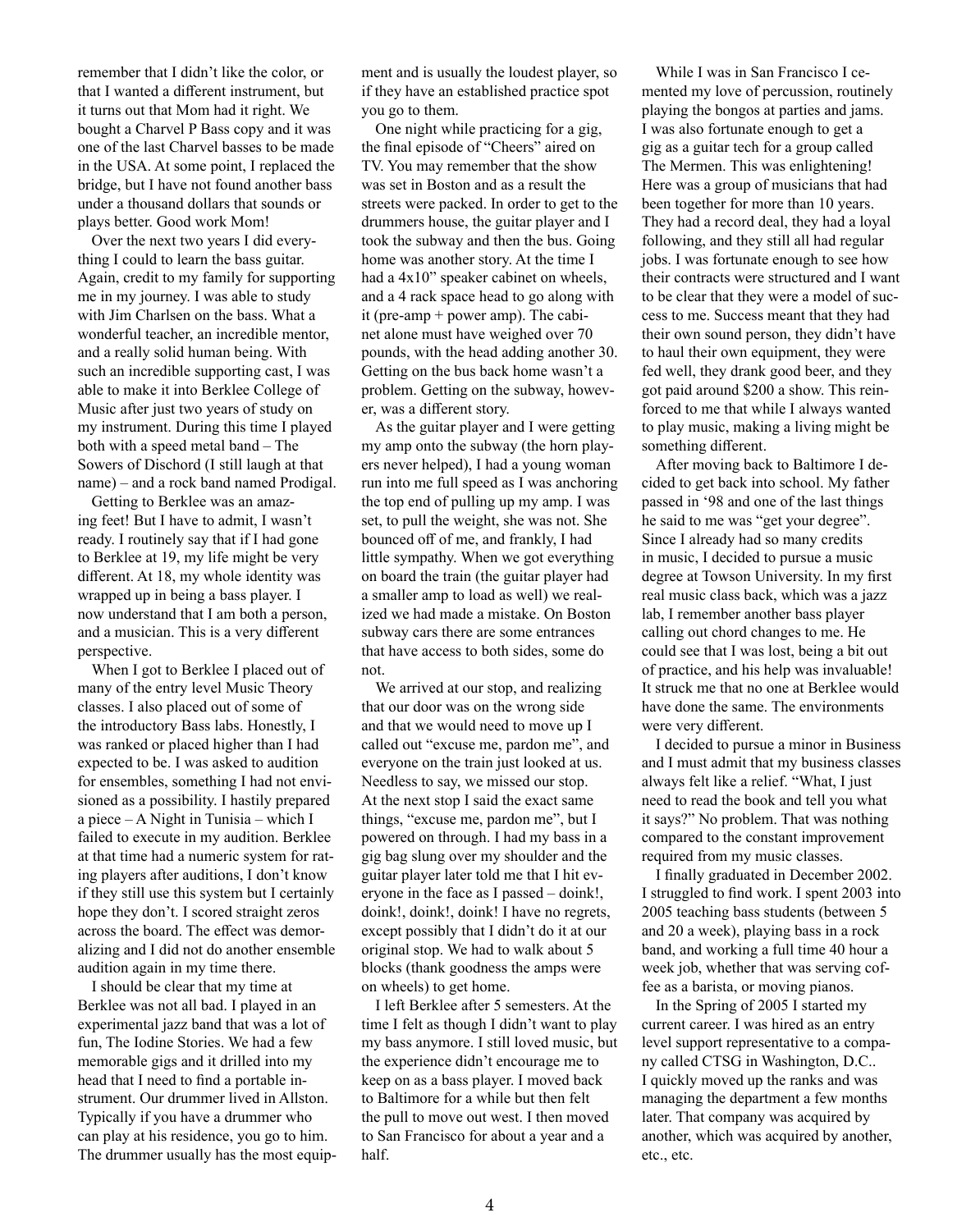In the Fall of 2007 they closed the office I was working in but they didn't lay me off. As a result I was able to move to a family home in Hedgesville, WV in February of 2008. I had never lived outside of a city limits before. While I had been visiting this cabin my whole life, I wasn't sure how it was going to go.

Early on I met a group of spoon playing karaoke junkies. At the time there were 4 generations of spoon players in their family. We were asked to play at Rosemont Elementary in Martinsburg in the Spring of 2009. The Spooners asked me if I would talk to the kids. I said that I would be delighted. I would give them not only a 5 minute talk on how to play the spoons, but a 5 minute history lesson as well. As I researched the history of spoon playing I found the bones. I started watching players like Dom Flemons and Rowan Corbett on YouTube and I said to myself, "I have got to learn how to do that!" This is the video that made me decide I needed to get into this:

https://youtu.be/oLazWX8uxPU

I then found Scott Miller's store and ordered some Danforth bones:

https://www.bonedrymusic.com/ The video that really got me on my way was this one:

https://youtu.be/mU31eqwC3w4

Finally I had an instrument that I could take with me wherever I went! Focusing primarily on rhythm and song structure, I was able to sit in with anyone!

A few months later I attended Pickin' in the Panhandle, a music and BBQ festival that was held in the Eastern Panhandle of WV for several years. There I met my good friends Tim Quigley, and Bill Newland. Tim is the founding member of a group called The Shedhoppers. We jammed together at the festival and had a wonderful time. Tim invited me to join. I had no idea at the time what an important role the Shedhoppers would play in my life.

The Shedhoppers get together every Wednesday night. We are one part social club and one part jam session, with a community outreach component. Mostly we play in people's homes, or sheds, but we also play at local businesses and community or charity events when the fit is right. One of the incredible things about the group for me in the early days was that no one told me you shouldn't play bones on every tune! Because of

this, I developed a simple style that supports the music. I will take a solo when called upon, but getting underneath the group and laying a foundation is far more important to me. Playing with all acoustic players, I have had to be very conscious of my volume and dynamics. This lead me to adopt the "half mast" position of bones playing as my default, something I have covered in workshops over the years.

The Shedhoppers offer a supportive environment where people can play, learn, sing, and really enjoy true fellowship and a sense of community. The Shedhoppers were also a huge part of Bonesfest 19! (More on that to follow.) Tim built something amazing with this group. He built a community where musicians feel connected and supported. It's the very thing I had hoped for when I had the realization that I wanted to play music for the rest of my life, but that I didn't need to make a living playing music – I wanted to make a life playing music. This spring will mark 10 years that I have been a member, and now a leader, of this group. Grateful doesn't quite capture my feelings.

https://www.facebook.com/shedhoppers

https://youtu.be/FVCtIgBRO0k I learned about the Rhythm Bones Society in 2009 but wasn't able to make it to the Bonesfest in Louisville that year. Nonetheless, I was persistent. I attended my first Bonesfest in Alexandria in 2010, about a year after I started playing. I found myself welcomed with open arms into an amazing musical community. Kenny and Teri Wolin hosted that year and I was honored to join the "Bones Honor Guard" at their wedding! I also had the opportunity to give Rowan Corbett a tip on his technique! (Don't take this as boastful, there are probably a hundred things Rowan could show me, I was just elated to be able to offer him one.)

I have attended every Bonesfest since, including in 2015, when I hosted Bonesfest in Shepherdstown, WV. The Shedhoppers turned out to show their support. They hosted the Thursday night jam, helped out in workshops, and played a huge role in the Saturday night concert! I was fortunate enough to join the board of the Rhythm Bones Society in 2011. Aside from hosting Bonesfest 19, I have contributed to the production of an RBS brochure and have given workshops at

a number of Bonesfests. I hope to keep making positive contributions to RBS in the coming years!

The friends and the community I have found through the bones continues to amaze me and I feel blessed any time I reflect on it. I have had the opportunity to help RBS Executive Director Steve Brown with workshops and bones sales at the New England Folk Festival in 4 of the last 5 years. I have given countless impromptu and many formal bones workshops, including a spoon workshop at the Baltimore Museum of Art in 2015 (where I snuck in a bones demo).

The rhythm bones have brought a great deal of joy to my life and as such, I am, always happy to share. A friend of mine jokes that I could be in the process of being sworn in as President of the United States, and if someone in the crowd shouted "Excuse me sir, but what are the clicky things?", I would almost certainly stop the proceedings for an impromptu bones lesson. As someone who has actually printed business cards with the title "Bones Ambassador", that sounds about right. Besides, I'm making a lot of noise!

# **How to Compete in the All Ireland Bone Playing Championship**

Over the years many folks have asked me about the possibility of going to Ireland to compete in the All Ireland Bone Playing Championship, and the particulars about being there. It truly is enticing, not only to attend a festival setting in Ireland, but the idea that bone playing is known and accepted there are certainly two of the reasons I originally attended. I've been fortunate to have competed, and judged the contest a number of times, and so I thought I would give you my thoughts about going and preparing for the contest. Last year was the first year that two handed bone players took all three spots in the competition, and it's no secret that the organizers are actively encouraging participants from outside Ireland to compete, but more on that later. This article is intended to inform the reader about competing in the contest and the various aspects of being in Abbeyfeale and attending the festival. It should be noted that the information in this article is to the best of my knowl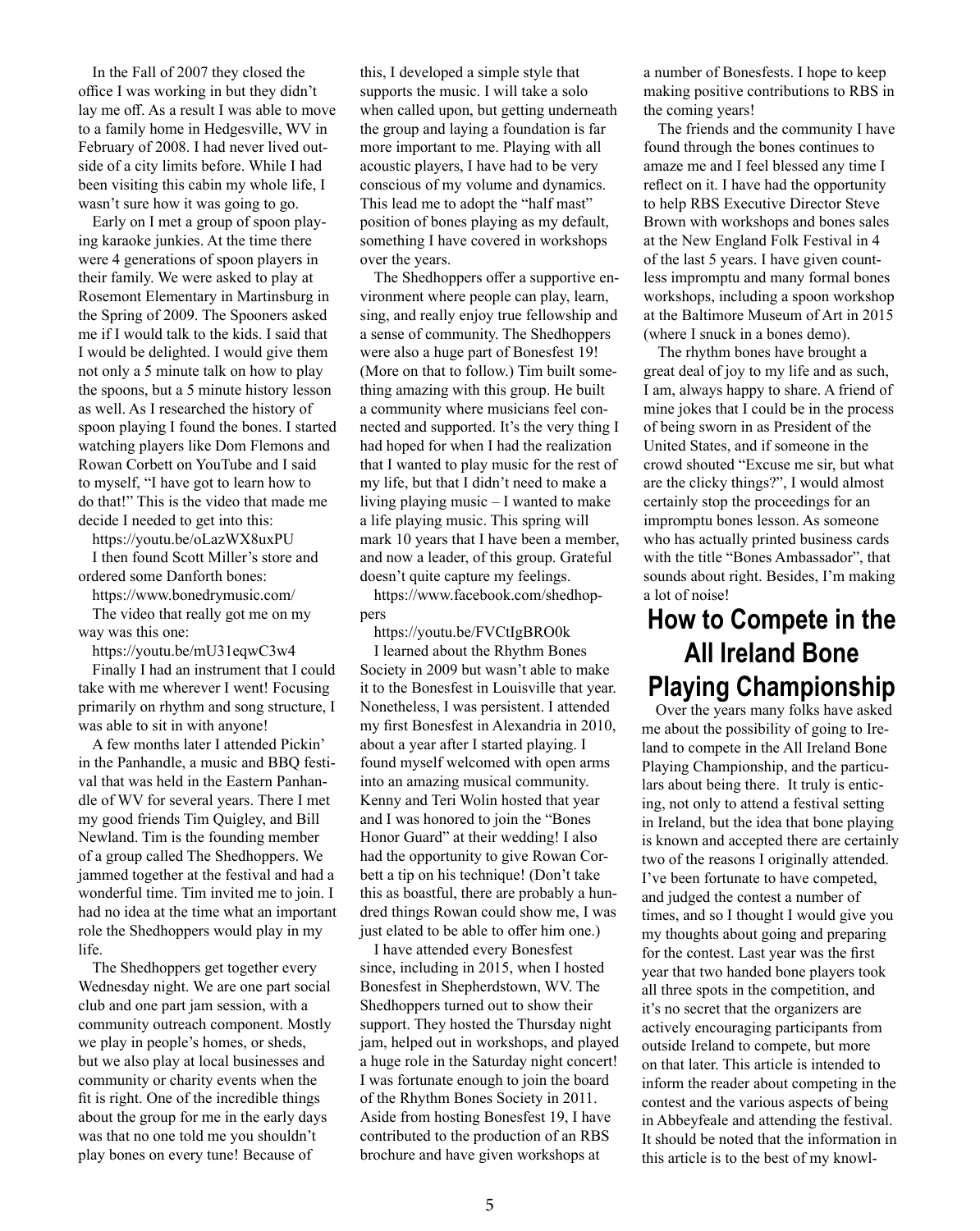edge, and experience. If the reader has questions or comments, I would be more than interested in hearing them. I have great affection for the place and the people of Abbeyfeale, and if this helps any of you to under take this endeavor, I would be delighted.

Perhaps a little history to give you a reference point. About 26 years ago the town of Abbeyfeale sponsored the Limerick County Fleadh, a sort of music competition sponsored by the organization, Comhaltas Ceoltori Errienann. After two years of sponsoring the Fleadh, the town decided to hold their own festival, Fleadh by the Feale (Fleadh Ceoil or Feast of music). As many of these small festivals are held in Ireland it was decided to make their festival more unique by holding the All Ireland Bone Playing Championship as part of the festival, largely due to Padraig 'Sport" Murphy, a local bone playing legend. A children's contest, called the Junior Bones, was also scheduled. Along with the contests various other events were planned including a "Busking" or street performers competition, an art show, classes on various instruments, children s competition on various instruments (which was later dropped) a Ceili or dance, and concerts-both small and a larger concert featuring a nationally known performer. In addition there would be a Session trail- informal music "sessions" held throughout the town, in the various pubs. This is the basic structure of the Fleadh by the Feale today, held during the "may Bank "holiday week end, the May Bank Holiday being the first Monday in May.

### **Where is it?**

To begin with where exactly are you going and how do you get there. The contest is held in Abbeyfeale, County Limerick, Ireland, in west Limerick, almost as far as you can go in Limerick, before you reach County Kerry. It is approximately an hour or so drive from Limerick City, and a little more than an hour from Kilarney, both being major cities in Ireland. It's always been my choice to rent a car at the airport. This affords you to see the sights around Abbeyfeale, an easy drive to Dingle Peninsula, the Ring of Kerry or even take the Tarbert to Kilimer Ferry and up the Clare coast to see the Cliffs of Moher. But public transportation is doable, bus from the airport

to Limerick City, provided that you have landed in Shannon Airport, the closest International Airport, and another bus to Abbeyfeale, or the train from Dublin to Limerick, and a bus to Abbeyfeale, if you have flown into Dublin. I would prefer Shannon, but sometimes the flights are cheaper to Dublin.

### **Where do you stay?**

There are a number of places to stay in and around Abbeyfeale. Leens Hotel is in the center of town, great if you like being where the action, not so great if you're looking for quiet and relaxation. From my first visit my choice has always been the Park Lodge Bed and Breakfast on the Kilarney Road. About a mile out of town, they are close enough to easily get to town, and far enough to provide an oasis from the craziness of the Fleadh. The owners are friendly and knowledgeable , and provide the best breakfast in Ireland. There are several other options for bed and breakfasts, and a youth hostel in town. It should be noted that the Fleadh by the Feale organizing committee has offerred two nights accommodation at the festival for the first five International competitors to register. Inquiries should be made to Martin O'Donohue email martin@theatticstairs.ie .

### **The Contest**

The Championship is usually held on Monday and is the last official event of the Fleadh. You must register and pay the entrance fee (usually E10) by Friday before the contest by 5pm. These rules are usually not written in stone and I have seen people register the day of the contest. The contest is scheduled around 7:30pm, and bone playing starts after a short concert by local musicians. Prior to the contest , the names of the competitors are drawn from a hat to determine the place to compete. After each competitor has finished, the judge tallies the scores, and announces the winners. For most years prizes have been awarded for the top three competitors. In some years, the committee has expanded the awards to include a fourth place. After the contest, many of the competitors adjourn to a local pub to congratulate the winner, kibitz over the result, play tunes, and have a few pints.

In previous years, the Junior Bone Playing Championship was held on Sunday. Most recently the Junior Bones has

been held just before the Adult section. This tends to be shorter, and with fewer competitors. In the past, Junior competitors have been as young as 5, but always 18 or younger.

Competitors have come from all over Ireland, and a number of countries, including: England, Scotland, France, Denmark, Canada, and the United States. Though the winners have almost all been Irish, a number of international competitors have placed, including three 1st place finishers, all from the United States.

### **The Judge**

Judges are hired by the Festival Committee usually based on an expertise in Bone playing/Bodhran (irish Drum) playing, or traditional Irish music in general. Dating back to the beginning of the contest, Judges associated with Comhaltas were hired. Later the festival committee approached individuals they deemed having an expertise. Past Judges include Seamus O'Kane, Mel Mercier, Tommy Hayes, Gino Lupari, Ronnie McShane, Junior Davey, Steve Brown, Cathy Jordan, and Johnny Mcdonagh. Judges mostly have judged both the Junior and the adult competition.

#### **Format and Judging**

This might be a good place to mention that there are very few bone playing competitions. Though we know that contests of this nature have been held since colonial times here in the States, the actual structure, and format of the contests are really unknown. The bones have not been a part of the National contests in Ireland, as they are not univerally played or accepted. Abbeyfeale, though, is a different matter. Even in the early days of the Abbeyfeale contest, the format and rules were really left up to the individual judge, and this would change year to year. We do know that in more recent years the format for the contest has been set by the Organizing committee. In my first year of competition, players selected two tunes of dissimilar time signature. For example, a jig (in 6/8) and a reel (in 4/4). In the video's I have of Sport Murphy competing, he played a horn pipe, and a slip jig. Martin O'Donohue of the Fleadh committee has been nice enough to furnish us with the current rules as they were in last years contest: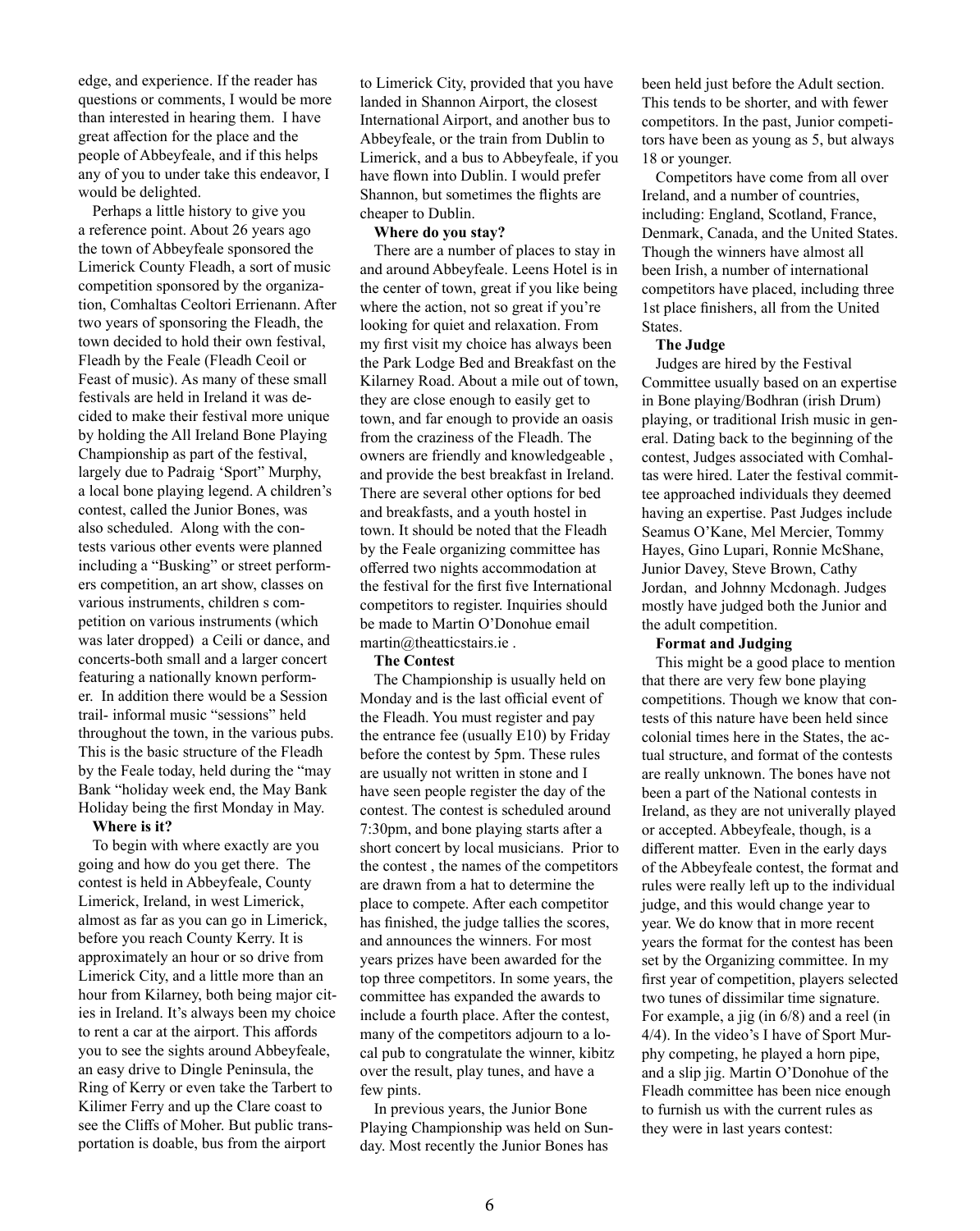### **Bones Rules**

Junior Bones: play two different tunes: reel/ jig/ hornpipe

Senior Bones: play a jig, two reels one into the other, and one tune from the following:

Hornpipe or Polka, Slide or March

Beyond these rules there really are no other rules, or judging guidelines. In other words, it is clearly up to the discretion of the judge as to how he/she determines a winner. In my years I developed a point system with categories to award points. I began to realize how subjective judging is and suffice it to say that it really comes down to the individual judge, what they think is important, and what they like.

One more thing about the Contest it's self. Over the last two or so years the contest is streamed live on Facebook. This has been a fantastic way to see the contest as it is actually going on. As it is streamed live, you can make comments on the live stream, and cheer on your favorite! Just go to the Facebook group, Fleadh by the Feale, like it, and you will have access. Last years contest is available to watch now.

### **How to prepare**

Remember that the basis of this contest is traditional Irish music. It may be a bone playing contest, but the context is the music. The better prepared you are by knowing the music, the better chance you have of doing well, in my opinion. I used to tell my students at the Boston Irish Music School the three most important things in learning Irish Music is: Listen, listen, listen, a paraphrase of the three important things in real estate (location, location, location). Only by listening attentively to the music can you assimilate into the flow, get the feel, and react to the intricacies of the music. If you only approach it as a mechanical time construct, you loose what binds the music and the musician, the feel or flow, that which is impossible to describe, you can only feel it when it happens. When I first prepared for going to the contest I had one video tape of two years of the contest. I would put that thing on every day, play along, and listen. I soon acquired numerous recordings by countless musicians, and listened at home as much as I could. When I went someplace in the car, I listened, when I was at work, I listened, I took every opportunity I could

to listen to the music, and internalize it. It should probably be noted that this didn't happen over night for me, and that I started getting a serious interest in Irish music and the recordings around 1975.

As you can see from the above rules, Irish music is categorized into tune types as they relate to dances. Know your tune types! The rules state only 6 tune types, there are a number of others. Most are distinguished by time signature. Jigs are in treble meter ie 6/8, 9/8, or 12/8, Reels are in 4/4, Hornpipes 4/4, Polka's in 2/4, "slides" a type of jig is in 12/8, and marches can be in 4/4,2/4, or in some cases 6/8. A word of warning, in this part of Ireland Polka's are played extremely fast. Sport Murphy didn't like them much and wouldn't play them often. Just play along with some recordings, preferably from this area, and you can get the feel of it.

Accompanists are supplied by the organizing committee. They are excellent musicians, usually local. There is, however, no opportunity that I was able to find to practice with them. There are litterally thousands of Irish tunes, and a word of warning, often the musicians will not know the name of a tune that you know it by, but will recognize it if they hear it. Some contestants have brought their own accompanist, there's no rule against it, that I know of. Sometimes the accompanists are in the pubs over the week end and you can get a chance to play along with them then. This year I noted that the festival organized opportunities to play in which the bone players were invitied to. This is also a great opportunity to get to know the musicians and play along.

Perhaps a word on style. Irish bone players almost exclusively play with one hand. Because they don't have the other hand to add to what their dominant hand is doing, they have developed intracies with the one hand that many of us two handed players don't develop. There is no better example of this than Sport Murphy, David Murphy, and Paddy Donnovan, all local players. I have always felt that the local style is the perfect marriage between bone playing and the music. It is truly beautiful, and a sight to behold and hear for the bone playing aficianado. Tommy Hayes says his jaw dropped the first time he saw Sport Murphy play.

Two handed playing may have it's own appeal, and over the years a number of two handed players have done well at the contest, especially last year where all three spots went to two handed players. Remember, though, the Judge has the last word, and their opinion reigns.

### **On the Road to Abbeyfeale**

Hard for me to talk about Abbeyfeale with out getting a little choked up. I have met some of the best people in the world in Abbeyfeale! I came to them from another country, and they took me in, and made me feel at home! The Fleadh has always been a draw to people around the country, but the bones are an Abbeyfeale phenomenon. The contest has always drawn more local people both as participants and observers. And it's always a joy for me to return.

There are a good number of Pubs in Abbeyfeale, and most of them will be holding sessions. The Fleadh committee puts out a list, which includes the musicians that are featured at the session. Usually the sessions are in the evening, but some are scheduled in the afternoon. Sessions can run all night and into the morning. At some point the door is locked and it's hard to get into a session at 2 or 3 in the morning, but it can be done. My advice, stay where you are after 1 or so and you won't have any problem.

Rhythm bone players aren't universally accepted at sessions in Ireland. Though they are common in Abbeyfeale, other parts of the country aren't used to having them around. Best to feel your way into a session, ask if it looks like a closed session. Play one tune and see what kind of reaction you get. My method from my first visit was to stand outside the pub and see if I heard bones, go in if I do, and gradually get next to the bone player and see if they are friendly and welcoming. My favorite session of all time was at the Ploughman standing between Dave Murphy and Paddy Donnonvan, each taking turns playing untill about 3.

Well that's about it. I hope to return to Abbeyfeale myself one day, perhaps this year, maybe not. If you go, be sure and go to the Winners Circle Pub, have a pint, and tell Tommy O'Connor I sent you! Slan go foil! (bye for now) *Steve Brown*, Two-time winner